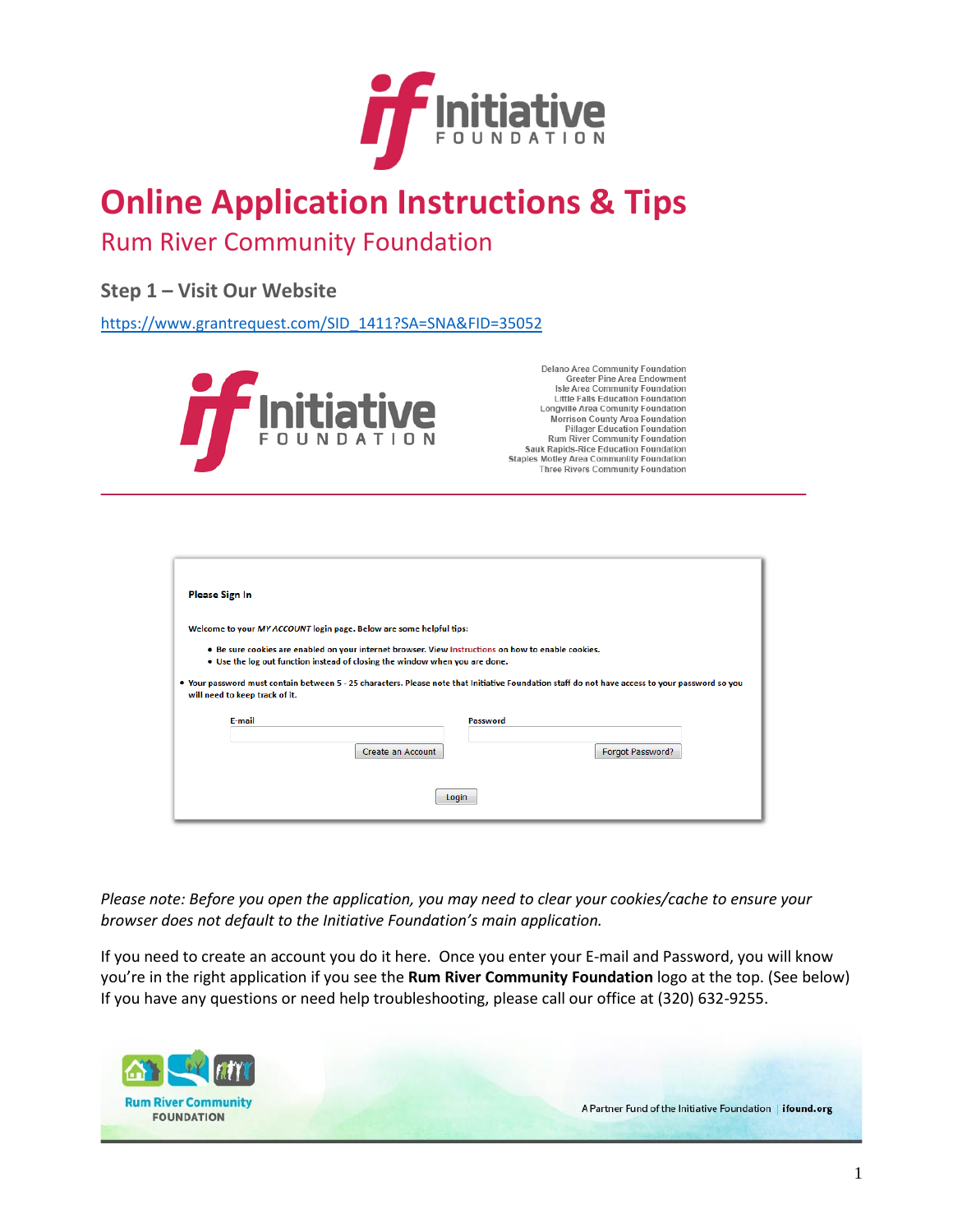### Step 2 - Complete the Application



- . The system will time-out after 30 minutes of inactivity. Any unsaved changes will be lost. To save your application and return at a later time click "Save and Finish Later" at the bottom of the page.
- . Do not use your browser's "back" button. To navigate from page to page, click the tabs at the top of the page or click "Next" at the bottom of the page. Using your browsers "back" button may result in lost work!

**Organzation Information** 

| $*$ Legal Name of Organization $\blacksquare$ |
|-----------------------------------------------|
| As stated on 501(c)(3) letter and Form 990    |
|                                               |

\* Federal Tax ID Number (EIN) **Format as xx-xxxxxx** 

\* Organization Type <Select One>  $\overline{\phantom{a}}$  **Popular Name of Organization** AKA, DBA, Formerly known as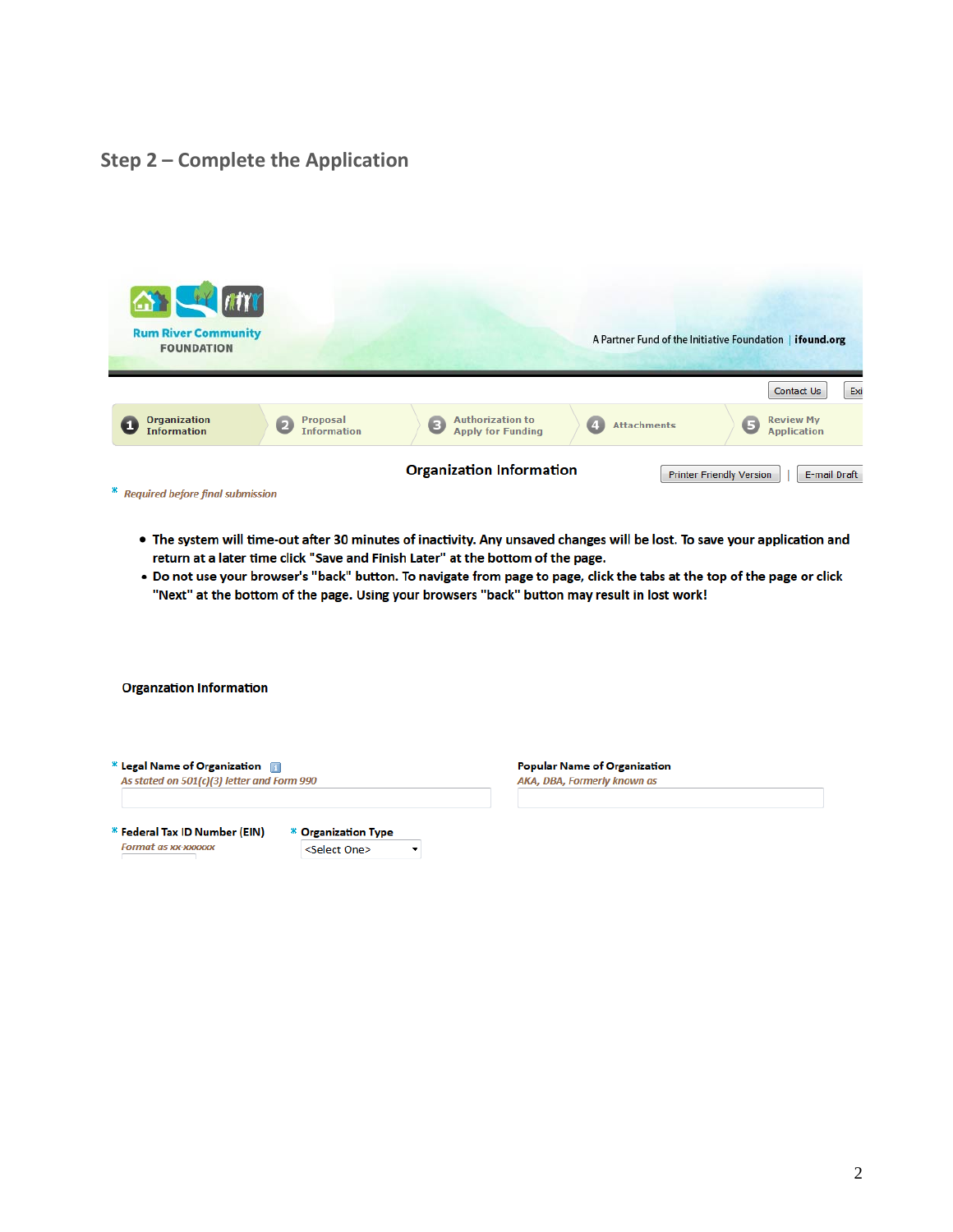### **Step 3 – Final Page of Application**

- You are required to submit the following attachments:
	- 1. Project Budget. You can download the Project Budget template or upload your own
	- 2. IRS 501(c)(3) Tax Determination Letter OR
	- 3. If utilizing a fiscal host, attach both the IRS 501(c)(3) Tax Determination Letter AND a letter from the fiscal host accepting responsibility for this grant.

|                                                                                                                                                                                                                                                                                                                           | <b>Attachments</b>                                                                                                                                    | <b>Printer Friendly Version</b><br>E-mail Draft |  |  |  |  |
|---------------------------------------------------------------------------------------------------------------------------------------------------------------------------------------------------------------------------------------------------------------------------------------------------------------------------|-------------------------------------------------------------------------------------------------------------------------------------------------------|-------------------------------------------------|--|--|--|--|
| THE FOLLOWING ATTACHMENTS ARE REQUIRED FOR ALL APPLICANTS:                                                                                                                                                                                                                                                                |                                                                                                                                                       |                                                 |  |  |  |  |
| • Project Budget (If needed, download and save a Project Budget template.)<br>• IRS 501(c)(3) Tax Determination Letter (if applicable), OR<br>. If utilizing a fiscal host, attach BOTH the fiscal host's IRS 501(c)(3) Tax Determination Letter AND a letter from fiscal host accepting responsibility<br>for this grant |                                                                                                                                                       |                                                 |  |  |  |  |
| <b>Steps to upload documents:</b><br>Note: we accept doc, docx, xls, xlsx and pdf file formats                                                                                                                                                                                                                            |                                                                                                                                                       |                                                 |  |  |  |  |
| 1. Choose the appropriate document "Title" from the drop-down menu below.<br>2. Click "Browse" to locate the desired document from your computer files.<br>4. Click "Upload" to attach the file to this application.                                                                                                      | 3. Once located select the desired document and click "Open" (file path will appear next to "File Name").                                             |                                                 |  |  |  |  |
|                                                                                                                                                                                                                                                                                                                           | Repeat these steps to individually attach each document. A list of properly uploaded documents will appear at the top of your screen.                 |                                                 |  |  |  |  |
| <b>Upload</b>                                                                                                                                                                                                                                                                                                             |                                                                                                                                                       |                                                 |  |  |  |  |
|                                                                                                                                                                                                                                                                                                                           | The maximum size for all attachments combined is 25 MB. Please note that files with certain extensions (such as "exe", "com", "vbs", or "bat") cannot |                                                 |  |  |  |  |

be uploaded.

Title: A copy of your IRS tax-exempt determination letter or proof of  $501(c)(3)$  status  $\sim$ 

File Name: Browse... No file selected.

Upload

Save & Finish Later Review & Submit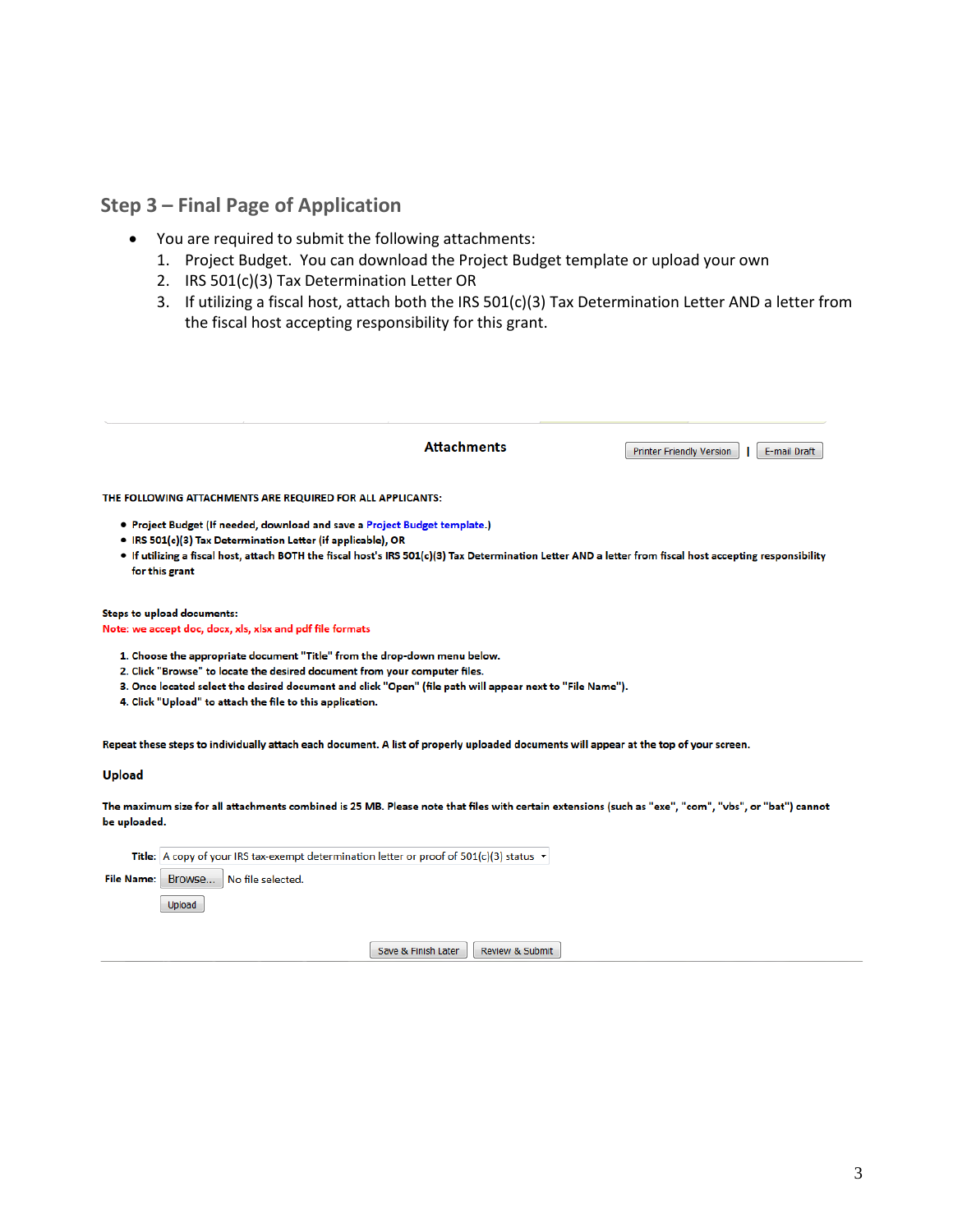### **Step 3 – Review and Submit an Inquiry**

If you are unable to complete the entire application, you have the option of saving your work and completing the application at a later time. Select "Save & Finish Later".

If you are finished and ready to submit your inquiry you will need to select "Review & Submit. This will take you to the "Review Application" page and click on "Submit" at the bottom of the page. You will receive a confirmation email, please ensure [grants@ifound.org](mailto:grants@ifound.org) is on safe list.

Repeat these steps to individually attach each document. A list of properly uploaded documents will appear at the top of your screen.

#### **Upload**

÷.

The maximum size for all attachments combined is 25 MB. Please note that files with certain extensions (such as "exe", "com", "vbs", or "bat") cannot be uploaded.

| <b>Title:</b> A copy of your IRS tax-exempt determination letter or proof of $501(c)(3)$ status $\blacktriangleright$ |                     |                 |  |  |  |
|-----------------------------------------------------------------------------------------------------------------------|---------------------|-----------------|--|--|--|
| File Name: Browse No file selected.                                                                                   |                     |                 |  |  |  |
| Upload                                                                                                                |                     |                 |  |  |  |
|                                                                                                                       |                     |                 |  |  |  |
|                                                                                                                       | Save & Finish Later | Review & Submit |  |  |  |

 $\ddotsc$ 

#### **Retrieving a Saved Application**

Visi[t https://www.GrantRequest.com/SID\\_1411](https://www.grantrequest.com/SID_1411) or select "Account Login" on our website and login. After logging in, you will be brought to the "My Account" page where you can manage applications that are in progress or have been submitted. That page should look something like this: